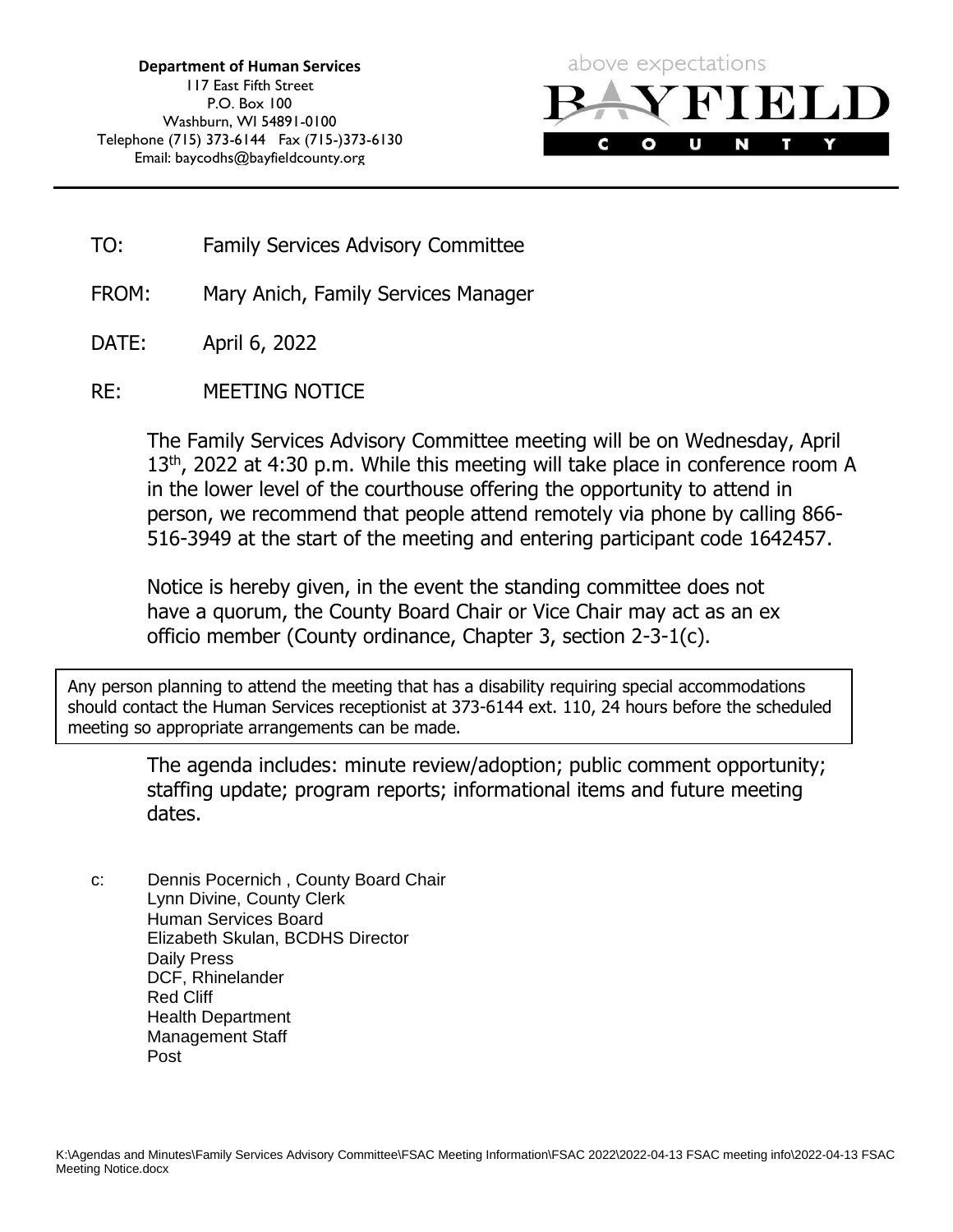

#### **BAYFIELD COUNTY FAMILY SERVICES ADVISORY COMMITTEE**

**Lona Schmidt (Chair) Nancy & Dale Johnson Mary Dougherty Beverly Lindell Bev Patterson Wayne Crozier Kylie Vadnais**

#### **RE: April 13th, 2022 Family Services Advisory Committee Meeting**

Dear Committee Members:

Please be advised that the quarterly meeting of the Bayfield County Family Services Advisory Committee will be held on **Wednesday April 13th, 2022 at 4:30 p.m.** in Conference Room A in the lower level of the Courthouse, Washburn Wisconsin.

### **We strongly recommend that people attend remotely via phone by calling 866-516-3949 at the start of the meeting and entering participant code 1642457.**

Any person wishing to attend who, because of a disability, requires special accommodations, should contact the Department of Human Services at 715-373-6144, extension 110, at least 24 hours before the scheduled meeting time, so appropriate arrangement cans be made.

The agenda for this meeting is as follows:

#### **AGENDA**

- 1. Call to order and introductions
- 2. **Discussion and Possible Action**-Review of 1/12/22 meeting minutes.
- 3. Public comment opportunity (Limit 3 minutes please)
- 4. Staffing updates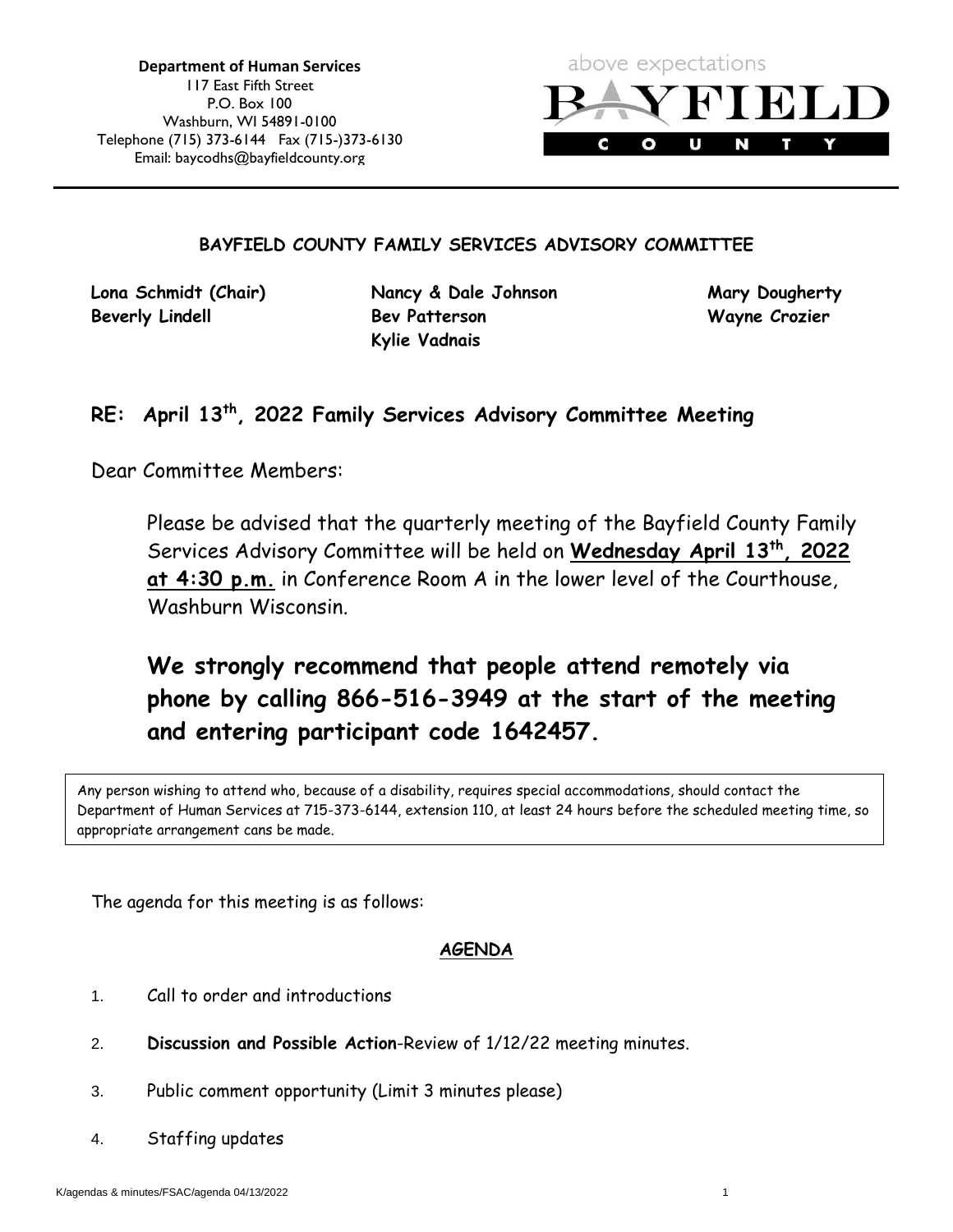- 5. Program Reports YASI
- 6. Informational Items
- 7. Future meeting dates: 7/13/22 & 10/12/22.
- 8. Adjournment

Thank you and have a safe trip home!

Sincerely,

### *Mary Anich*

Mary Anich, Family Services Section Manager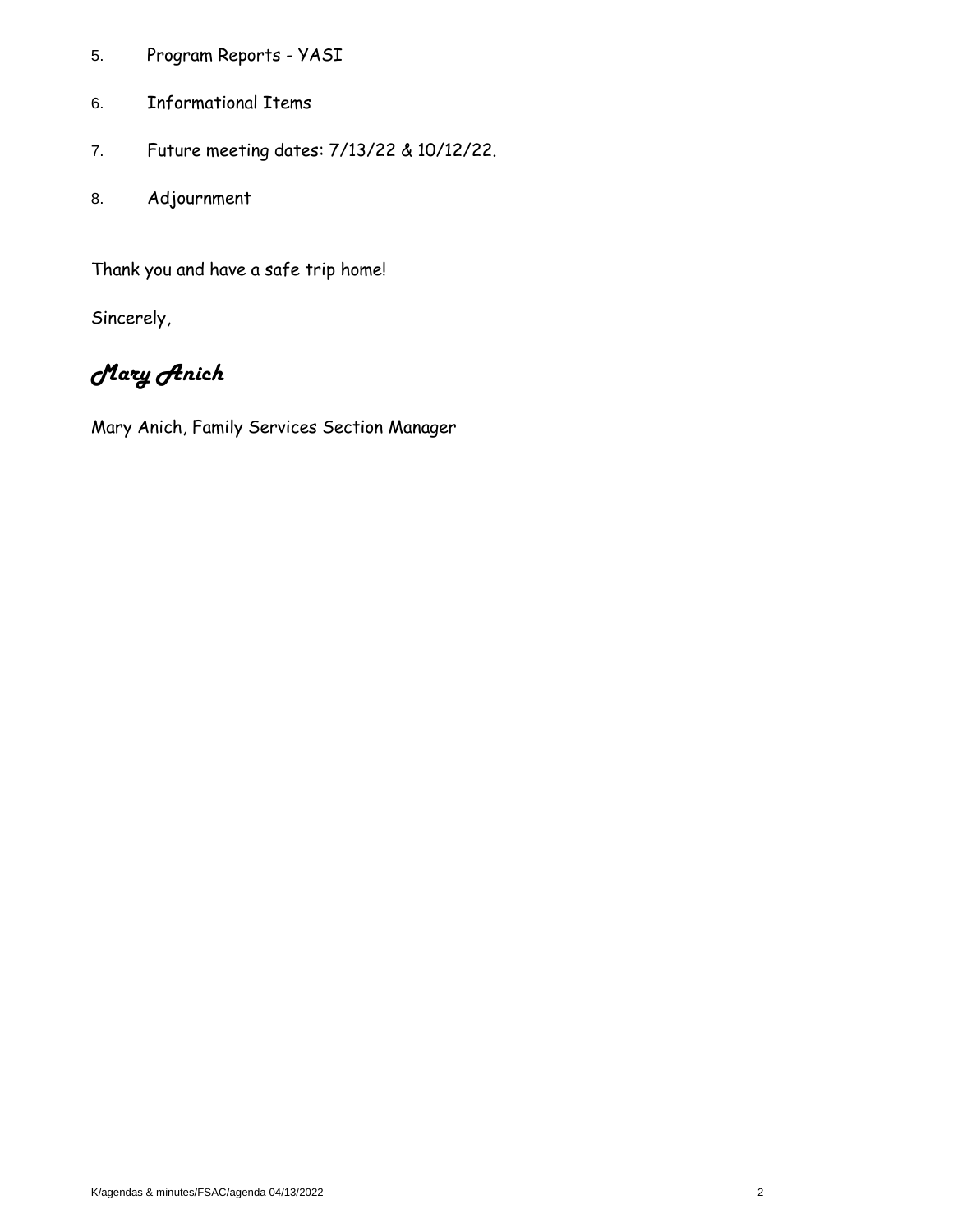#### **BAYFIELD COUNTY DEPARTMENT OF HUMAN SERVICES FAMILY SERVICES ADVISORY COMMITTEE MEETING MINUTES**

Minutes are subject to change before approval at next FSAC meeting

 Courthouse Conference Room A & remote Wednesday, January 12<sup>th</sup>, 2022 at 4:30 pm

**Committee Members Present via telephone:** Lona Schmidt, Kylie Vadnais, Bev Lindell, Dale and Nancy Johnson, Wayne Crozier, Mary Dougherty and Bev Patterson.

**Others Present:** Mary Anich (Family Services Section Manager), Elizabeth Skulan-Peppy (Human Services Director) and Nina Bucher (Support Staff).

**Introductions and Call to order:** Lona called the meeting to order at 4:30.

**Minute Approval**: Wayne made a motion to approve the October 13<sup>th</sup>, 2021 FSAC meeting minutes as written. Dale seconded the motion and the motion passed.

**Public Comment Opportunity:** No public comment.

**Staffing Update:** Mary A. relayed details of new hires and vacancies. In addition to one employee being out on family medical leave, the current openings are for a Foster Care Case Manager/Social Worker and the second Behavioral Health Case Manager/Social Worker. Family Services staff are all pitching in to cover during the worker shortage.

When asked if anything had been learned from the exiting employees, Mary A. explained the main reasons for leaving were due to schooling or moving out of the area.

**Program reports:** Referrals for Youth Justice and Child Protective Services are up, and there have been an increasing number of calls to the on call staff nights, holidays and on the weekends.

The Behavioral Health worker is helping two residents who are looking for MH/AODA rehab placements.

Area schools have noticed an increase in behavioral health needs with long waiting lists to see local providers. Since the start of the pandemic, in person providers have seen an increase in clients seeking assistance. Telehealth availability has also increased. However there does not appear to be enough providers available to meet demand.

**Informational Items:** Bayfield County has funding set aside for therapy and educational services after an "Operating While Intoxicated" violation. A meeting was held with NorthLakes Community Clinic to confer on usage.

Discussion was had on ways to get the word out on therapeutic and other services available in the area and online, without breaking confidences or stepping on toes.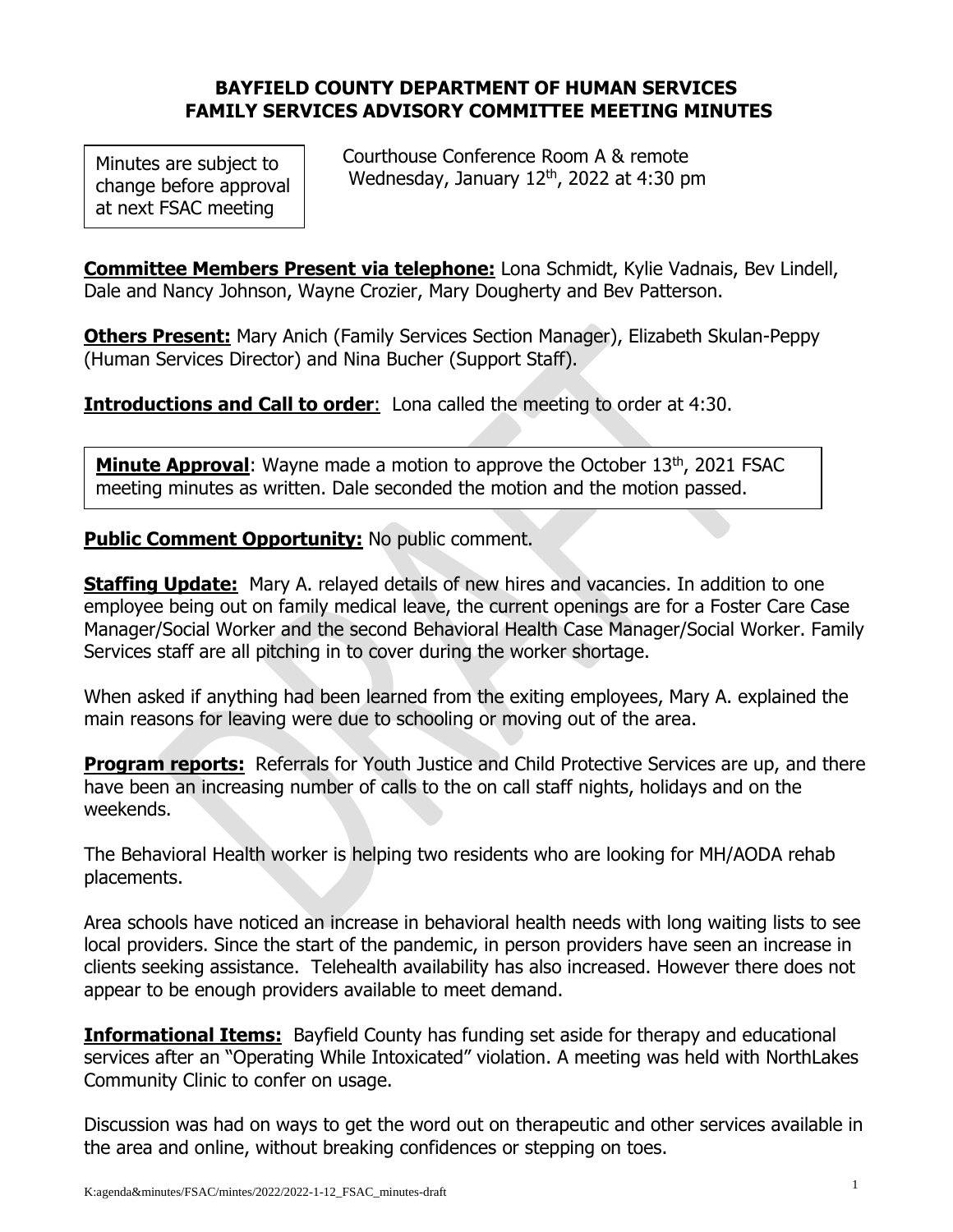**Future Meetings:** Meetings will continue quarterly on the second Wednesday of the month with the 2022 meetings falling on April  $13<sup>th</sup>$ , July  $13<sup>th</sup>$ , and October  $12<sup>th</sup>$ .

Adjournment: Lona adjourned the meeting at at 4:55 pm.

Minutes respectfully submitted by,

*Nina Bucher*

Nina Bucher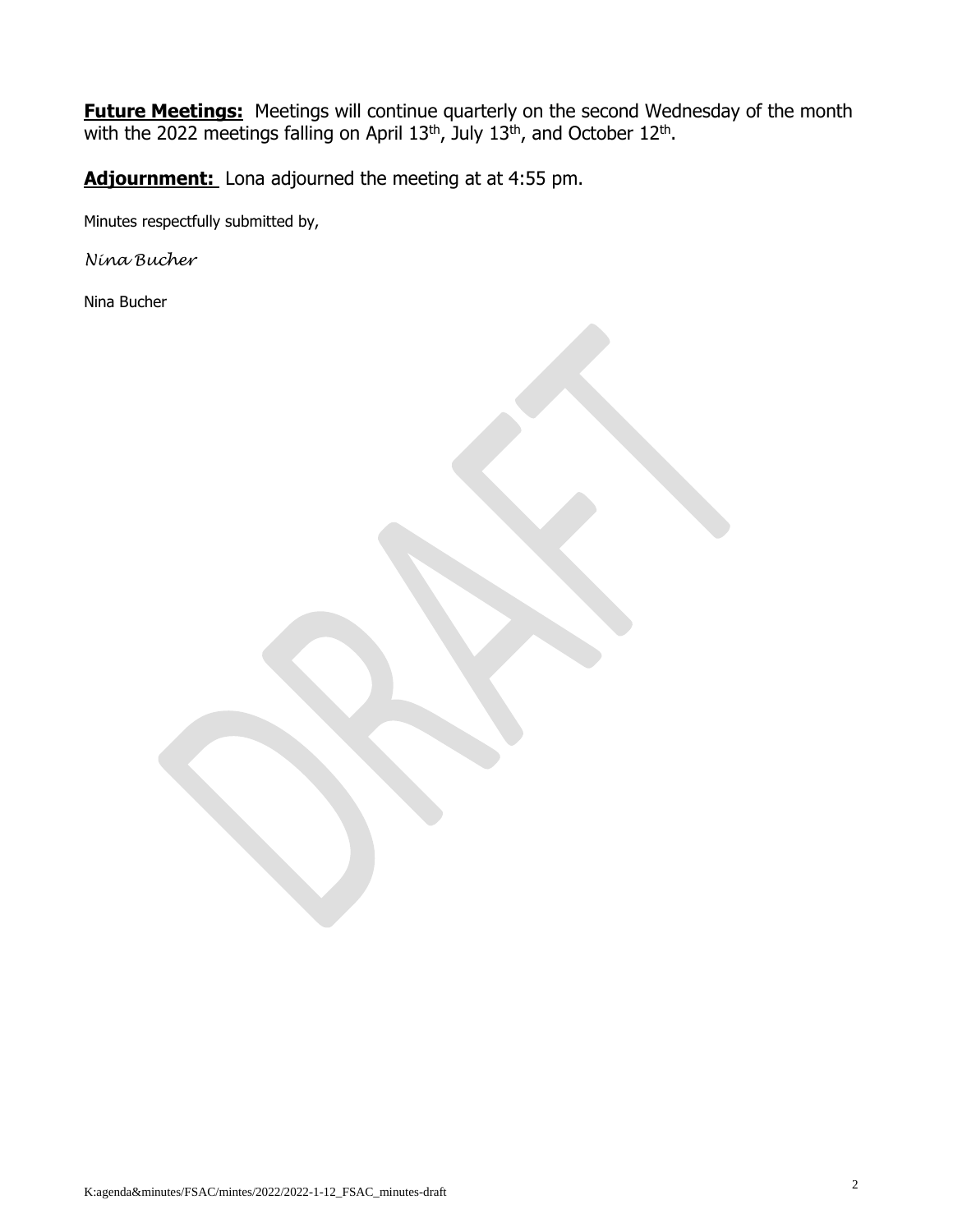# Wisconsin's Plan for Assessment & Case Planning in Youth Justice Statewide



### The Plan

**The Plan** Wisconsin has selected an assessment tool for use statewide that considers a youth's risk to reoffend in the context of the youth's needs and strengths. The Youth Assessment & Screening Instrument (YASI) is validated for youth, and counties who applied and were selected for Phase 3 of implementation will begin in the Fall of 2020.

By the end of the three year phased implementation process (four phases expected), all counties will use the YASI in their youth justice cases.

# **How Does an Assessment Tool Work?**

- An assessment tool looks at research-based static (historic and unchangeable) and dynamic (changeable) risk factors to estimate the likelihood that the same delinquent behaviors will continue **if there is no intervention**.
- It guides case planning by indicating which areas (dynamic risk factors) may be the best targets for intervention.
- A tool provides information about responsivity  $-$  to individualize the mode and strategies of services.

## **Why Use an Assessment Tool?**



Use of an assessment tool helps us be more **targeted**  and **effective**

- Research on the use of validated assessments in youth justice has grown significantly in the last decade. Assessment tools are often described as the foundation of evidence-based practices.
- We do not want to intervene more or less than is necessary. A validated assessment tool helps us match youth with the most effective level and type of supervision and services.
	- This is about a more efficient use of resources to improve outcomes for youth and families, and ultimately increase community safety.



*Research shows that when youth assessed at low risk are*  diverted, they are significantly less likely to reoffend than *comparable youth facing formal court processing.1*



#### Use of an assessment tool **informs** and **supports**  professional decision-making

**Implementation of YASI statewide**

Three year phased implementation



#### **Phase 3 Counties (Red):**

Ashland, Calumet, Crawford, Door, Grant, Green Lake, Iowa, Jackson, Kenosha\*, Manitowoc, Oconto, Outagamie\*, Pepin, Richland, Rusk, Taylor, Vernon, Washburn, Washington, Waushara, Wood

\* Currently using the YASI

- Workers went into this profession because they want to help. A tool informs and supports professional decisionmaking; it does not replace it.
- Use of a tool does not create a lot of additional work, rather it helps workers do their jobs more effectively by identifying areas to focus on with youth and families to promote positive behavioral change.



#### Use of an assessment tool provides **consistency** across the state

- Use of a tool standardizes statewide data collection about the needs of youth referred to the YJ system, and provides a common measure of the effectiveness of interventions.
- Use of a tool statewide provides a common language across counties and stakeholder groups.